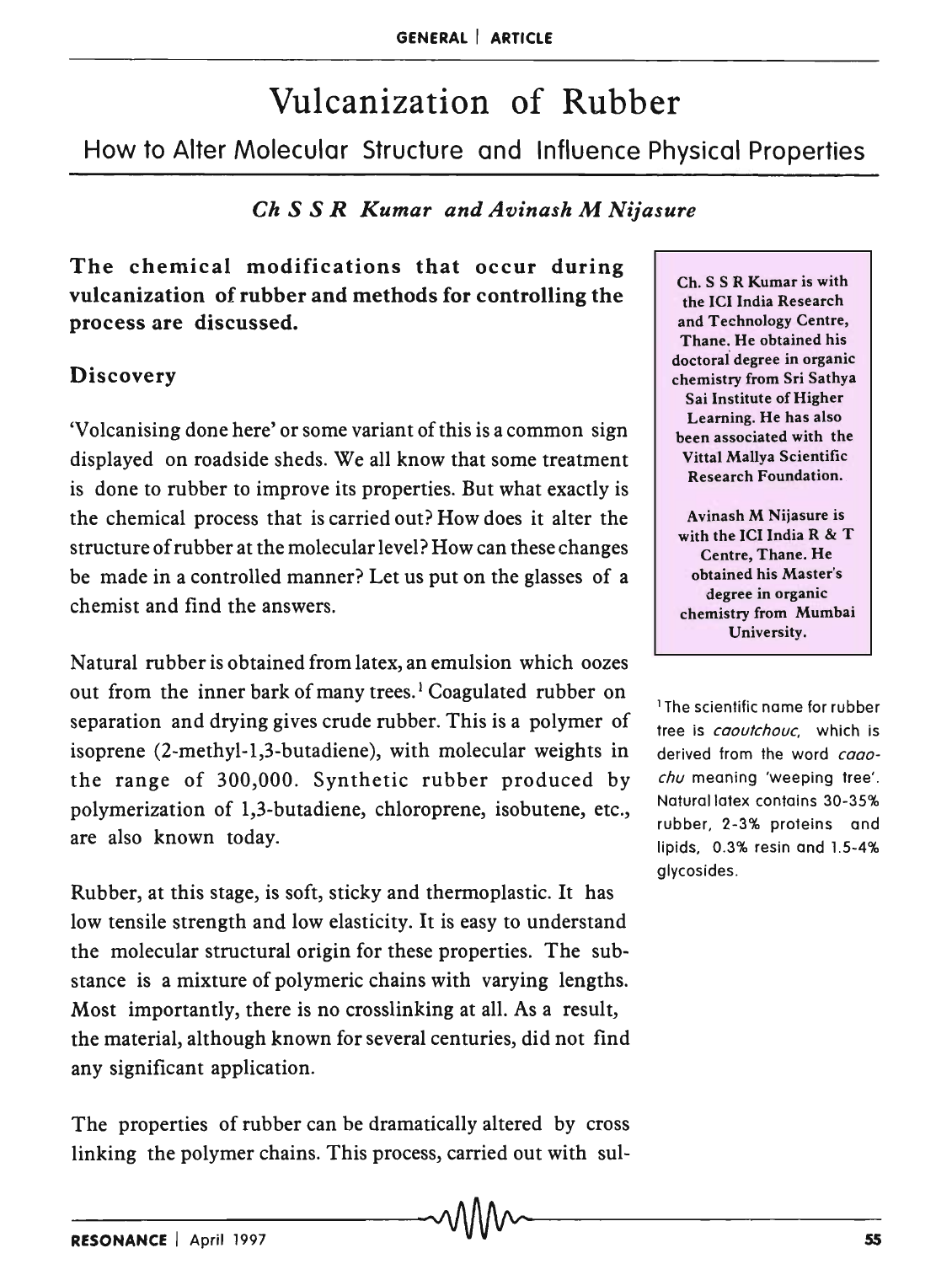Figure 1 A schematic representation of the chemistry involved in vulcanisation. (Only one cross-link is shown. In reality multiple cross-links are formed in three dimensions).

2 Vulcanization is derived from the word Vulcan, God of Fire in Greek mythology.



fur, is known as *Vulcanization. <sup>2</sup>*Charles Goodyear discovered the process of vulcanization in 1839,accidentally. While carrying out an experiment, he spilt a mixture of rubber and sulfur with other ingredients on a hot stove. Lo and behold, rubber had transformed into a tough and firm material. The key chemical modification is that sulfide bridges are created between adjacent chains *(Figure* 1). The crosslinking makes rubber non-sticky and improves its tensile strength. The material is no longer thermoplastic. These attractive physical properties of vulcanized rubber have revolutionised its applications.

## Modern Improvements

The vulcanization process has undergone several modifications since its discovery. A typical process is shown in *Box* 1. It may be noted that many additives are included. These have been chosen to manipulate the property of rubber to suit specific require-ments.

For the process of vulcanization to be useful and successful, it should be controlled. It should begin when required, accelerate when needed and must stop at the right time. In the jargon of rubber technologists, these are termed as *scorch resistance, acceleration* and *cure time,* respectively. Scorch resistance is the time elapsed before vulcanization starts. It is necessary to have suitable scorch resistance so that there is enough time for mixing, storing and moulding of the rubber mixture into the desired shape and size. Premature vulcanization results in the development of cracks in rubber, making the resulting products unusable. Once vulcanization begins, it should be completed as fast as possible in order to have practical batch cycle. Shorter

A typical recipe for vulcanization Temperature 140 -180°C Sulfur 2-3 parts per 100 parts of rubber (phr) Accelerator 0.5-1.0 phr ZnO 3-5 phr

Box 1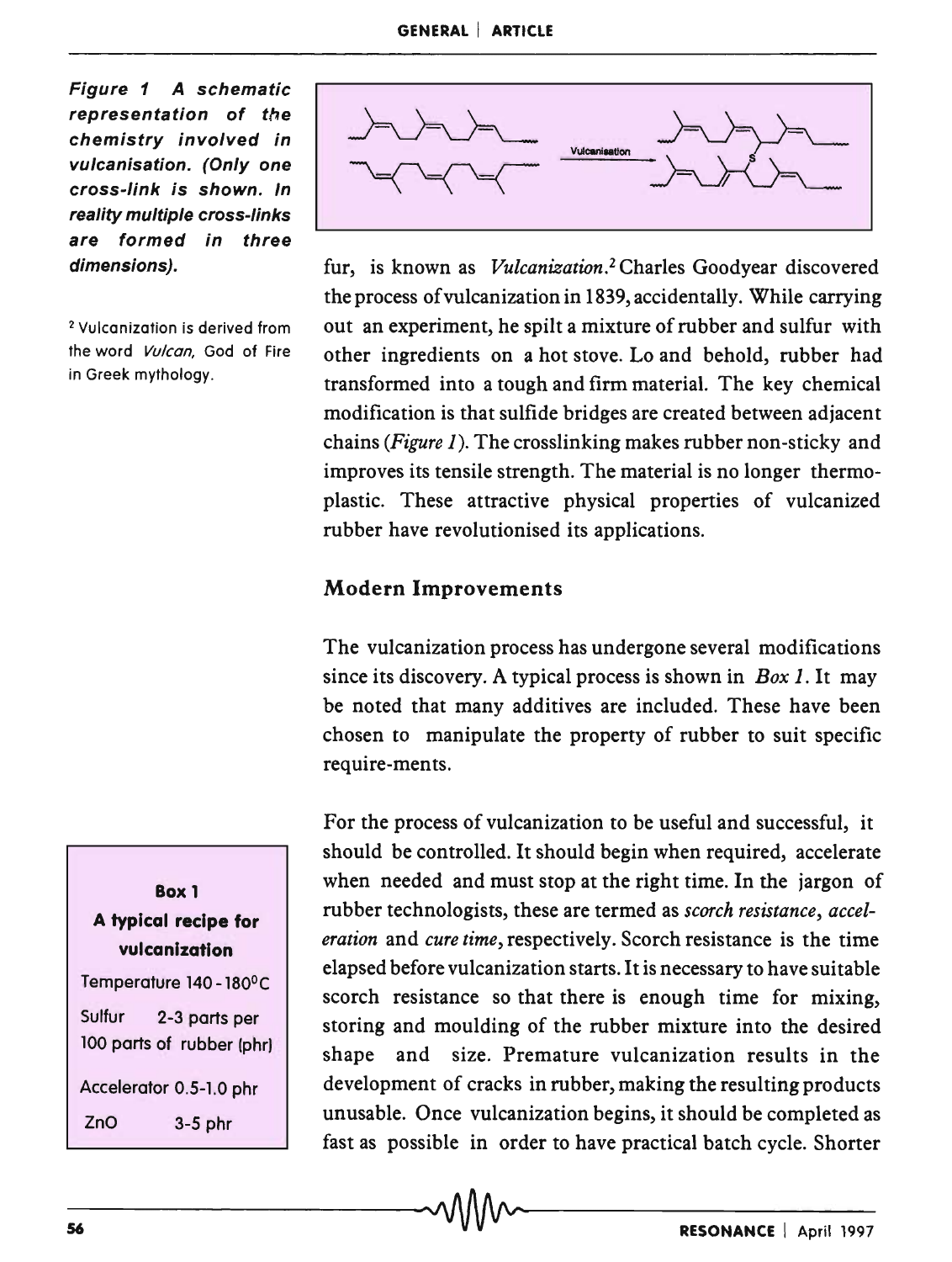cure times are preferred. Thus, we need to control the way molecules interact with each other at different stages in order to achieve the desired physical property. Interesting organic molecules have been designed and synthesized to act as *molecular remote controls* (MRC's) of the vulcanization process. While some additives have been found to be effective on an empirical basis, optimum choices have been made from a sound knowledge of the reaction mechanisms (see *Box* 2).

There are several MRC's used in the vulcanization process. The mechanism of action of two of them, called *accelerator* and *premature vulcanization inhibitor* (PVI), are described in the following as illustrative examples *(Figure 2).* 

## An Accelerator in Action

Sulfenamides have been found to have the unique ability to accelerate the vulcanization process. The mechanism of acceleration is shown in *Figure* 3. In the first step, the sulfenamide generates a sulfur containing radical which forms a polysulfide molecule by reacting with elemental sulfur. This molecule reacts with the polymer chain of rubber in an interesting fashion. Via the formation of a cyclic 6-membered transition state a sulfide unit is transferred to the polymer chain. This

#### Box 2

The mechanism of vulcanization is fairly complex. It is strongly dependent on the components present, temperature and duration of the process. In general, during the initial period the structural fragments include polysulfide linkages and pendant polysulfide chains terminated by an accelerator fragment. During subsequent heat treatment or 'maturing' of the network these polysulfide crosslinks are converted to monosutfide crosslinks, (this process is facilitated by Zinc Oxide.) that are far more thermally stable. Some isomerizations of the double bonds are also believed to occur generally leading to the formation of conjugated diene and triene sequences.



Figure 2 Molecular remote controls.

> **Premature** vulcanization results in the development of cracks in rubber, making the resulting products unusable.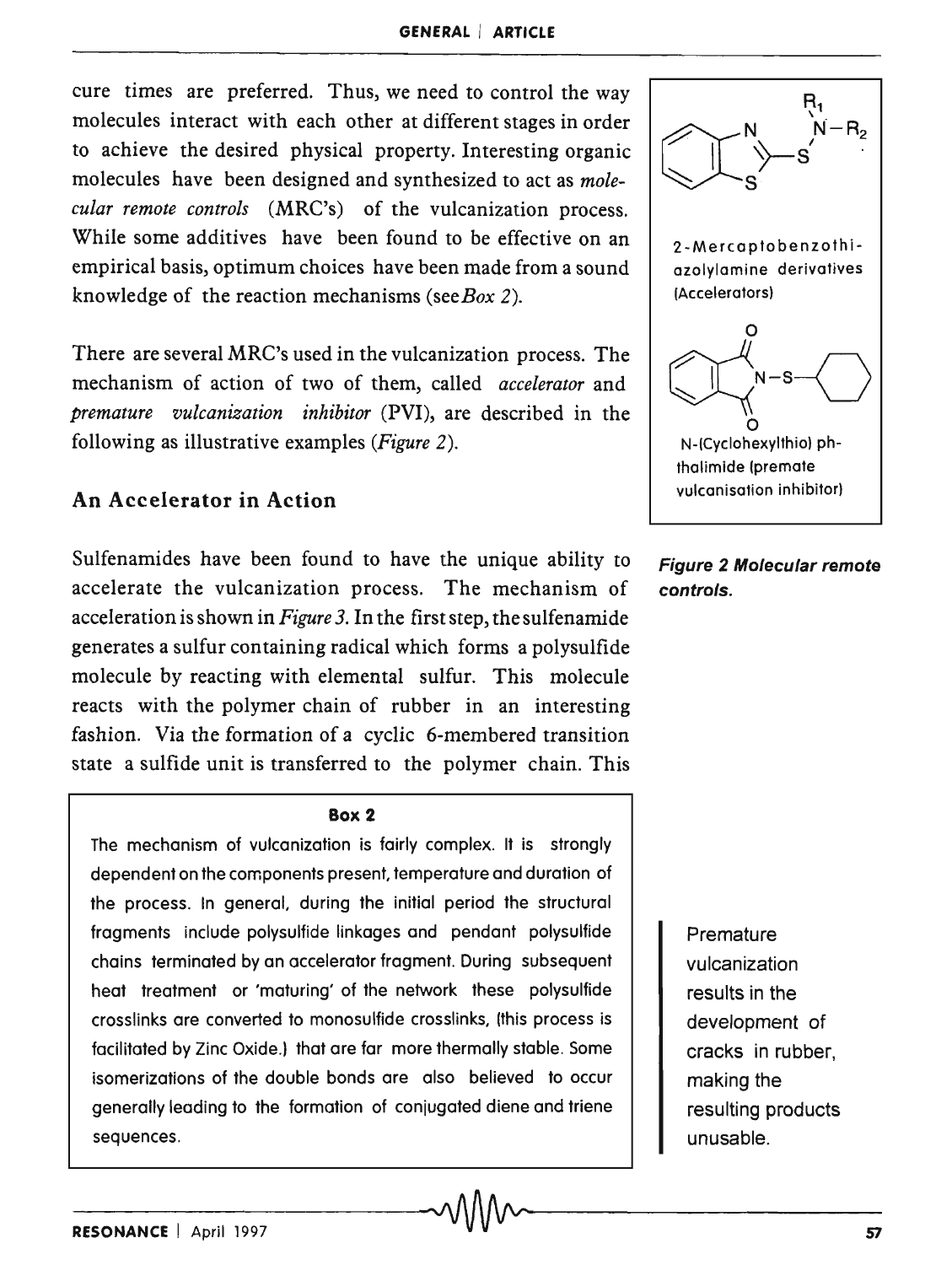

#### Figure 3

reaction is a heteroatomic analogue of the well known Alderene reaction (a thermally allowed process involving reorganization of 6-electrons over orbitals with Huckel topology). The polysulfide linkage undergoes fragmentation toyield another sulfur containing radical. This adds to a second polymer chain creating a crosslink.

Another important feature of this molecular remote control is its ability to delay the onset of vulcanization. This is because of autocatalytic disappearance of the accelerator with the formation of MBT (2-mercaptobenzothiazole). If MBT is removed as fast as it is formed, there will be a delay in acceleration. This results in high scorch resistance. As mentioned earlier, this delay time is an important factor in determining the physical properties of the rubber manufactured.